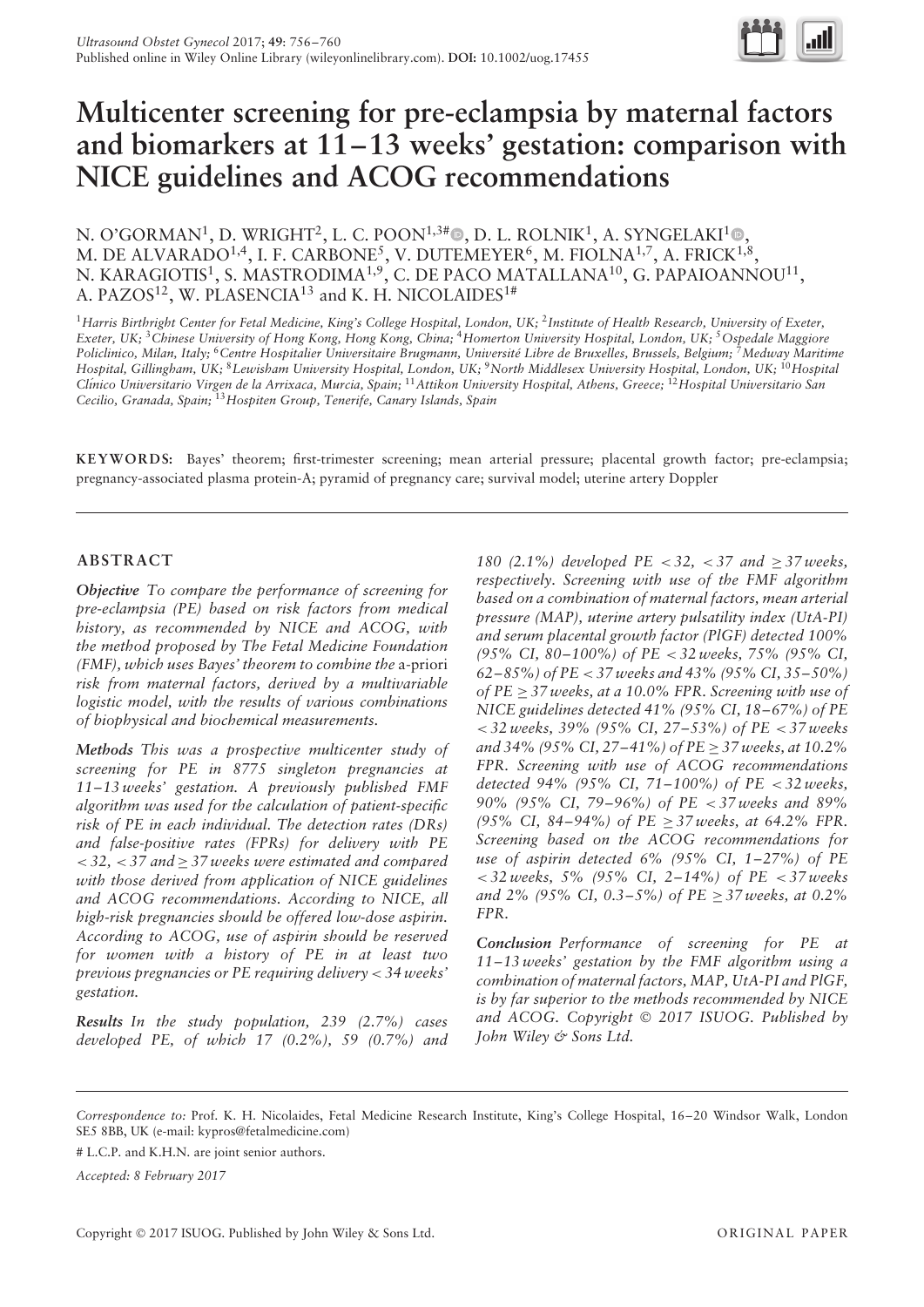# **INTRODUCTION**

The traditional approach to screening for pre-eclampsia (PE) is to identify risk factors from maternal demographic characteristics and medical history (maternal factors) $1,2$ . In the UK, the National Institute for Health and Care Excellence (NICE) has issued guidelines recommending that women should be considered to be at high risk of developing PE if they have any one high-risk factor or any two moderate-risk factors; high-risk factors are history of hypertensive disease in previous pregnancy, chronic kidney disease, autoimmune disease, diabetes mellitus or chronic hypertension and moderate-risk factors are first pregnancy, age ≥ 40 years, interpregnancy interval *>* 10 years, body mass index (BMI) at first visit of  $\geq$  35 kg/m<sup>2</sup> or family history of PE<sup>1</sup>. In the USA, according to the American College of Obstetricians and Gynecologists (ACOG), taking a medical history to evaluate for risk factors is currently the best and only recommended screening approach for PE; risk factors are nulliparity, age > 40 years,  $BMI \ge 30$  kg/m<sup>2</sup>, conception by *in-vitro* fertilization, history of previous pregnancy with PE, family history of PE, chronic hypertension, chronic renal disease, diabetes mellitus, systemic lupus erythematosus or thrombophilia2. Consequently, the approaches recommended by NICE and ACOG essentially treat each risk factor as a separate screening test, with additive detection rate (DR) and screen-positive rate. According to NICE, all high-risk pregnancies should be offered low-dose aspirin. According to ACOG, use of aspirin should be reserved for women with history of PE in two or more previous pregnancies or PE requiring delivery  $<$  34 weeks' gestation<sup>3</sup>.

An alternative approach to screening, developed by The Fetal Medicine Foundation (FMF), allows estimation of individual patient-specific risks of PE requiring delivery before a specified gestation, with the use of Bayes' theorem to combine the *a-priori* risk from maternal factors, derived by a multivariable logistic model, with the results of various combinations of biophysical and biochemical measurements<sup>4,5</sup>. In a previous study, we used data from prospective screening in 35 948 singleton pregnancies at 11–13 weeks to develop an algorithm for the calculation of patient-specific risk of  $PE<sup>5</sup>$ . Combined screening by maternal factors, mean arterial pressure (MAP), uterine artery pulsatility index (UtA-PI) and serum placental growth factor (PlGF) achieved detection rates (DRs) of delivery with  $PE < 32$ ,  $< 37$  and  $\geq 37$  weeks of 89%, 75% and 47%, respectively, at a false-positive rate (FPR) of  $10\%$ <sup>5</sup>. A limitation of the study is that the performance of screening by a model derived and tested using the same dataset may be overestimated. However, a recent multicenter study in 8775 singleton pregnancies confirmed the validity of the algorithm and reported DRs of 100% (95% CI, 80–100%), 75% (95% CI, 62–85%) and 43% (95% CI, 35–50%) for PE delivering *<* 32, *<* 37 and  $> 37$  weeks, respectively, at a 10% FPR<sup>6</sup>.

The objective of this study was to examine the performance of screening based on risk factors from medical history, as recommended by  $NICE<sup>1</sup>$  and ACOG2,3, using the method proposed by the FMF.

### **METHODS**

This was a prospective, non-intervention, multicenter study in singleton pregnancies at  $11 + 0$  to  $13 + 6$  weeks' gestation in women booking for routine pregnancy care in one of 12 maternity hospitals in five different countries: King's College Hospital, London, UK; Medway Maritime Hospital, Gillingham, UK; Homerton University Hospital, London, UK; North Middlesex University Hospital, London, UK; Southend University Hospital, Essex, UK; Lewisham University Hospital, London, UK; Hospital Clínico Universitario Virgen de la Arrixaca, Murcia, Spain; Hospital Universitario San Cecilio, Granada, Spain; Hospiten Sur, Tenerife, Spain; Centre Hospitalier Universitaire Brugmann, Brussels, Belgium; Attikon University Hospital, Athens, Greece; and Ospedale Maggiore Policlinico, Milan, Italy. The women were screened between February and September 2015 and gave written informed consent to participate in the study, which was approved by the National Health Service Research Ethics Committee in the UK and the Ethics Committee of each participating hospital in other countries. The results from screening were not made available to the patients or their physicians.

Maternal factors were recorded as described previously<sup>4</sup> and MAP and UtA-PI were measured using standardized protocols<sup>7,8</sup>. Serum pregnancy-associated plasma protein-A (PAPP-A) and PlGF concentrations were measured by an automated device (PAPP-A and PlGF 1-2-3TM kits, DELFIA® Xpress random access platform; PerkinElmer Inc. Wallac Oy, Turku, Finland). Measured values of MAP, UtA-PI, PAPP-A and PlGF were expressed as multiples of the median, adjusting for those characteristics found to provide a substantive contribution to the  $log_{10}$ -transformed value, including maternal factors, in the prior model $9-12$ .

The outcome measure was PE, as defined by the International Society for the Study of Hypertension in Pregnancy<sup>13</sup>. Data on pregnancy outcome were collected from the hospital maternity records of the women. The obstetric records of all women with pre-existing or pregnancy-associated hypertension were examined to determine if the condition was PE.

The FMF algorithm was used for the calculation of patient-specific risks of delivery with PE delivering *<* 32,  $<$  37 and  $\geq$  37 weeks' gestation using maternal factors and various combinations of maternal factors and biomarkers<sup>4,5</sup>. DR, with 95% CI, at a FPR of 10% was estimated. Similarly, the maternal characteristics and medical history of each patient were examined to determine whether they were screen positive or negative according to the NICE<sup>1</sup> and ACO $G^{2,3}$  guidelines; the DR, with 95% CI, of delivery with PE delivering *<* 32,  $<$  37 and  $\geq$  37 weeks' gestation and the FPR were then estimated.

The statistical software package R was used for data analyses<sup>14</sup>.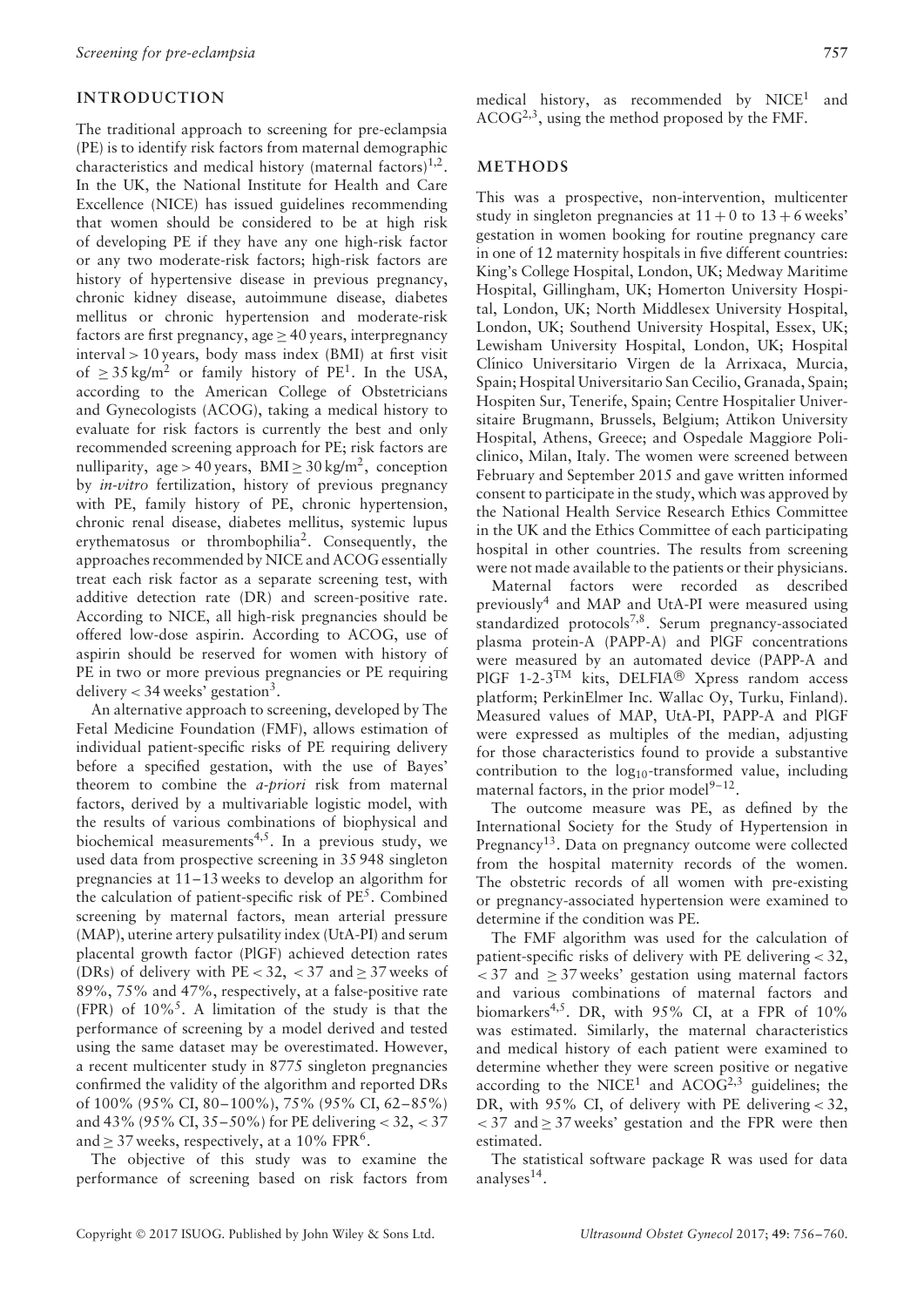# **RESULTS**

In the study population, 239 (2.7%) cases developed PE, of which 17 (0.2%), 59 (0.7%) and 180 (2.1%) developed  $PE < 32$ ,  $< 37$  and  $> 37$  weeks, respectively, and 8536 cases were without PE. Baseline demographic and clinical characteristics of participants are shown in Table S1.

The performance of screening by the FMF algorithm<sup>4,5</sup> and the methods advocated by  $NICE<sup>1</sup>$  and  $ACOG<sup>2,3</sup>$ are summarized in Table 1. Combined screening by maternal factors, MAP, UtA-PI and PlGF4,5 detected 100% (95% CI, 80–100%) of PE *<* 32 weeks, 75% (95% CI, 62–85%) of PE *<* 37 weeks and 43% (95% CI,  $35-50\%$ ) of PE > 37 weeks, at a 10.0% FPR. The receiver–operating characteristics curves are shown in Figure 1.

Screening with use of NICE guidelines<sup>1</sup> detected  $41\%$ (95% CI, 18–67%) of PE *<* 32 weeks, 39% (95% CI, 27–53%) of PE *<* 37 weeks and 34% (95% CI, 27–41%) of  $PE > 37$  weeks, at a 10.2% FPR. Screening with use of ACOG recommendations<sup>2</sup> detected 94% (95% CI, 71–100%) of PE *<* 32 weeks, 90% (95% CI, 79–96%) of PE *<* 37 weeks and 89% (95% CI, 84–94%) of PE  $\geq$  37 weeks, at a 64.2% FPR. The results of the methods advocated by  $NICE<sup>1</sup>$  and  $ACOG<sup>2,3</sup>$  are illustrated in Figure 1. Screening based on the ACOG recommendations for use of aspirin<sup>3</sup> detected 6% (95% CI,  $1-27\%$ ; 1/17) of PE *<* 32 weeks, 5% (95% CI, 2–14%; 3/59) of PE *<* 37 weeks and 2% (95% CI, 0.3–5%; 3/180) of PE ≥ 37 weeks, at a 0.2% (19/8536) FPR.

# **DISCUSSION**

# **Main findings**

The findings of this prospective multicenter validation study demonstrate that the performance of first-trimester screening for PE by the FMF algorithm, in which the patient-specific risk is derived from a combination of maternal factors, MAP, UtA-PI and  $PIGF<sup>4,5</sup>$ , is by far superior to the methods advocated by  $NICE<sup>1</sup>$  and  $ACOG^{2,3}$ . In screening by the FMF algorithm, the DRs of delivery with  $PE < 32$ ,  $< 37$  and  $\geq 37$  weeks' gestation were 100%, 75% and 43%, respectively, at a FPR of 10.0%. The respective DRs in screening according to NICE guidelines<sup>1</sup> were  $41\%$ ,  $39\%$  and  $34\%$ , at a FPR of 10.2%. In the case of ACOG recommendations<sup>2</sup>, about two-thirds of the population were classified as screen positive; the DRs of delivery with PE *<* 32, *<* 37 and  $\geq$  37 weeks were 94%, 90% and 89%, respectively, at a FPR of 64.2%. In screening based on the ACOG recommendations for use of aspirin<sup>3</sup>, the DRs of delivery with PE < 32, < 37 and  $\geq$  37 weeks were 6%, 5% and 2%, respectively, at a FPR of 0.2%.

## **Study limitations**

The main limitation of the study relates to the low incidence of delivery with PE with the inevitable wide confidence intervals obtained for performance of screening. Nevertheless, the values obtained in the validation study are very similar to those in the dataset of 35 948 pregnancies that was used for development of the algorithm<sup>5</sup>.

**Table 1** Detection rate of pre-eclampsia (PE) delivering *<* 32, *<* 37 or ≥ 37 weeks' gestation in validation dataset using screening algorithm developed by The Fetal Medicine Foundation  $(FMF)^5$  based on maternal factors and combinations of biomarkers, and using recommendations of National Institute of Health and Care Excellence (NICE)1 and American College of Obstetricians and Gynecologists  $(ACOG)^{2,3}$ 

| Screening method                           | DR $(%)$ of PE with delivery at: |               |                 |
|--------------------------------------------|----------------------------------|---------------|-----------------|
|                                            | $<$ 32 weeks                     | $<$ 37 weeks  | $\geq$ 37 weeks |
| FMF algorithm (FPR = $10.0\%$ )            |                                  |               |                 |
| Maternal factors                           | $53(28-77)$                      | $41(28-54)$   | $37(30-45)$     |
| Maternal factors plus:                     |                                  |               |                 |
| <b>MAP</b>                                 | $71(44-90)$                      | $47(34-61)$   | $37(30-45)$     |
| UtA-PI                                     | $82(57-96)$                      | $61(47-73)$   | $39(32-47)$     |
| PAPP-A                                     | $59(33-82)$                      | $47(34-61)$   | $37(30-44)$     |
| PIGF                                       | $88(64-99)$                      | $63(49 - 75)$ | $39(32 - 46)$   |
| MAP, UtA-PI                                | $94(71-100)$                     | $71(58-82)$   | $41(34-49)$     |
| MAP, PAPP-A                                | $76(50-93)$                      | $49(36-63)$   | $40(33-48)$     |
| MAP, PIGF                                  | $88(64-99)$                      | $69(56-81)$   | $43(36-51)$     |
| UtA-PI, PAPP-A                             | $82(57-96)$                      | $66(53 - 78)$ | $40(33-48)$     |
| UtA-PI, PIGF                               | $100(80-100)$                    | $75(62 - 85)$ | $39(32-47)$     |
| PIGF, PAPP-A                               | $88(64-99)$                      | $66(53 - 78)$ | $39(32-47)$     |
| MAP, UtA-PI, PAPP-A                        | $94(71-100)$                     | $69(56-81)$   | $42(35-50)$     |
| MAP, PAPP-A, PIGF                          | $88(64-99)$                      | $69(56-81)$   | $43(36-51)$     |
| MAP, UtA-PI, PIGF                          | $100(80-100)$                    | $75(62-85)$   | $43(35-50)$     |
| UtA-PI, PAPP-A, PIGF                       | $100(80-100)$                    | $75(62 - 85)$ | $38(31-46)$     |
| MAP, UtA-PI, PAPP-A, PIGF                  | $100(80-100)$                    | $80(67-89)$   | $43(35-50)$     |
| $NICE1$ (FPR = 10.2%)                      | $41(18-67)$                      | $39(27-53)$   | $34(27-41)$     |
| $ACOG^2$ (FPR = 64.2%)                     | $94(71-100)$                     | $90(79-96)$   | $89(84-94)$     |
| ACOG aspirin <sup>3</sup> (FPR = $0.2\%$ ) | $6(1-27)$                        | $5(2-14)$     | $2(0.3-5)$      |

Values in parentheses are 95% CI. DR, detection rate; FPR, false-positive rate; MAP, mean arterial pressure; PAPP-A, pregnancy-associated plasma protein-A; PlGF, placental growth factor; UtA-PI, uterine artery pulsatility index.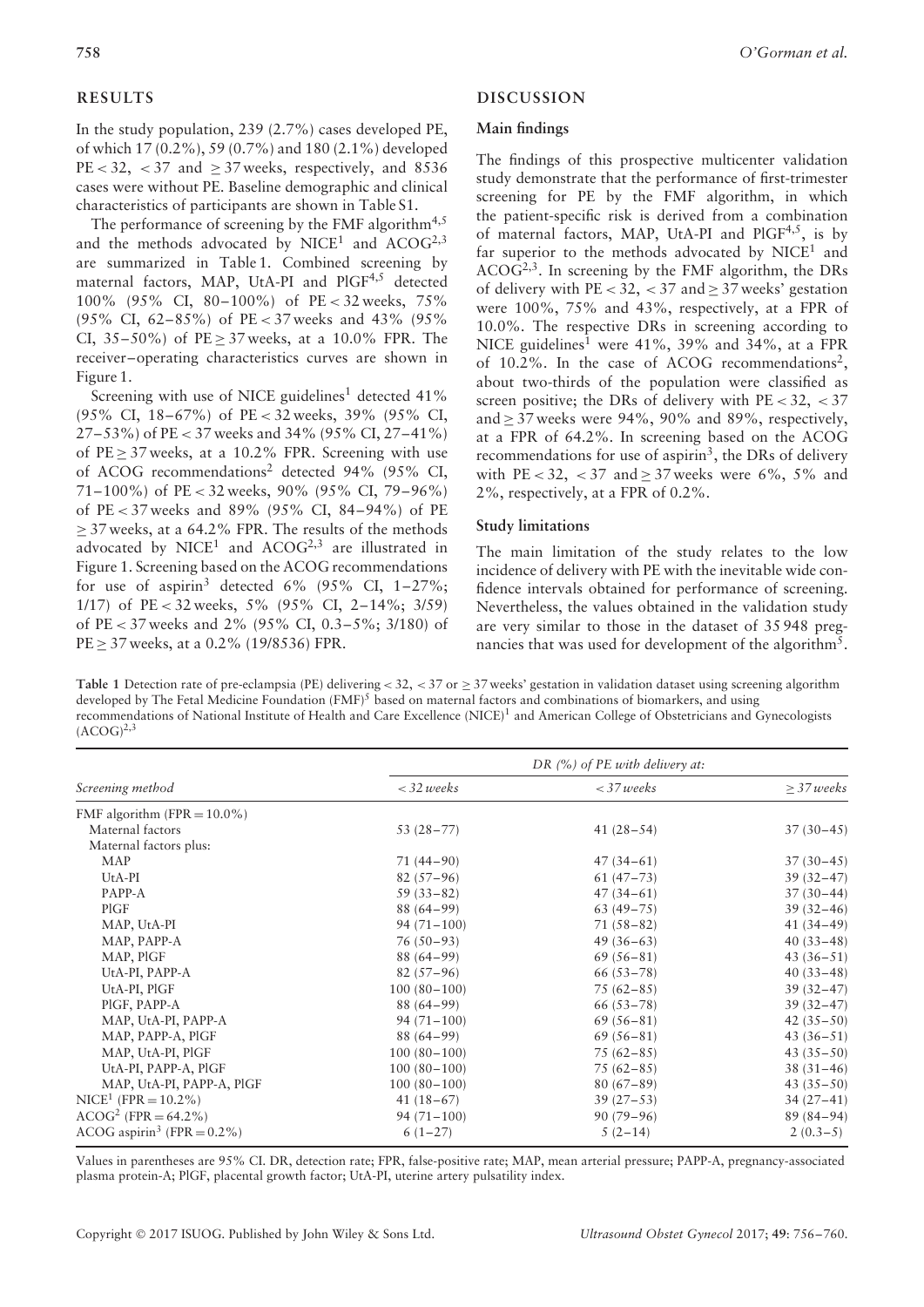

**Figure 1** Receiver–operating characteristics curves for prediction of delivery with pre-eclampsia at *<* 32 weeks (a), *<* 37 weeks (b) and ≥ 37 weeks (c) of gestation using The Fetal Medicine Foundation algorithm, combining maternal factors, mean arterial pressure, uterine artery pulsatility index and placental growth factor. Performance of screening using the methods of National Institute for Health and Care Excellence (NICE)<sup>1</sup>, American College of Obstetricians and Gynecologists (ACOG)<sup>2</sup> and ACOG for use of aspirin<sup>3</sup> are shown.

#### **Implications for practice**

In a proposed new pyramid of pregnancy care<sup>15</sup>, assessment of risk at 11–13 weeks' gestation aims to identify pregnancies at high risk of developing PE and, through pharmacological intervention with such medications as low-dose aspirin, reduce the incidence of these complications16–18. Administration of low-dose aspirin from the first-trimester to those at high risk is effective in prevention of preterm, rather than term, PE18, and the use of the method advocated by the FMF<sup>4,5</sup> is superior to those recommended by  $NICE<sup>1</sup>$  and  $ACOG<sup>2,3</sup>$  in identifying the group of pregnancies that could benefit from such therapy. According to FMF and NICE, about 10% of the pregnant population would receive low-dose aspirin and this population would contain 75% of those that will develop preterm PE if selection of the high-risk group was based on the FMF algorithm and only 39% if selection was based on the NICE guidelines. In the case of the ACOG recommendations, 0.2% of the population would receive aspirin and only 5% of cases of preterm PE that would potentially benefit from such therapy would be targeted.

The methods of  $NICE<sup>1</sup>$  and  $ACOG<sup>2</sup>$  treat each maternal factor as a separate screening test with additive DR and FPR. In the FMF method, use of a multivariable logistic model to define the prior risk attributes the appropriate relative importance to each maternal factor and allows estimation of the patient-specific risk of PE requiring delivery before a specified gestation<sup>4</sup>. The prior risk can then be adjusted according to the results of biophysical and biochemical testing5. The software for such estimation of prior and adjusted risk is freely available [\(www.fetalmedicine.com\)](http://www.fetalmedicine.com). Recording of maternal history and measurement of blood pressure are universally carried out as part of routine pregnancy care; measurement of MAP requires adherence to a

protocol<sup>7</sup> but can be undertaken by healthcare assistants after minimal training, using inexpensive equipment and taking a few minutes to perform. Measurement of UtA-PI requires specific training by sonographers and quality assurance of their results<sup>8</sup>; nevertheless, this test can be undertaken within a few minutes by the same sonographer and machine as part of the routine first-trimester scan. Measurement of serum PlGF can be undertaken on the same machine as free β-human chorionic gonadotropin and PAPP-A, which are widely used in screening for Down syndrome.

## **ACKNOWLEDGMENT**

The study was supported by grants from The Fetal Medicine Foundation (Charity No: 1037116) and by the European Union 7th Framework Programme - FP7-HEALTH-2013-INNOVATION-2 (ASPRE Project # 601852).

#### **REFERENCES**

- 1. National Collaborating Centre for Women's and Children's Health (UK). *Hypertension in Pregnancy: The Management of Hypertensive Disorders During Pregnancy*. London*:* RCOG Press, 2010.
- 2. ACOG. First-trimester risk assessment for early-onset preeclampsia. Committee opinion No. 638. *Obstet Gynecol* 2015; **126**: e25–27.
- 3. American College of Obstetricians and Gynecologists. Task Force on hypertension in pregnancy. *The American College of Obstetricians and Gynecologists*; Washington (DC): 2013; **122**: 1122–1131.
- 4. Wright D, Syngelaki A, Akolekar R, Poon LC, Nicolaides KH. Competing risks model in screening for preeclampsia by maternal characteristics and medical history. *Am J Obstet Gynecol* 2015; **213**: 62.e1–10.
- 5. O'Gorman N, Wright D, Syngelaki A, Akolekar R, Wright A, Poon LC, Nicolaides KH. Competing risks model in screening for preeclampsia by maternal factors and biomarkers at 11–13 weeks' gestation. *Am J Obstet Gynecol* 2016; **214**: 103.e1–e12.
- 6. O'Gorman N, Wright D, Liona C. Poon LC, Rolnik DL, Syngelaki A, Wright A, Akolekar R, Cicero S, Janga D, Jani J, Molina FS, De Paco Matallana C, Papantoniou N, Persico N, Plasencia W, Singh M, Nicolaides KH. Accuracy of competing risks model in screening for preeclampsia by maternal factors and biomarkers at 11–13 weeks' gestation. *Ultrasound Obstet Gynecol* 2017; **49**: 751–755.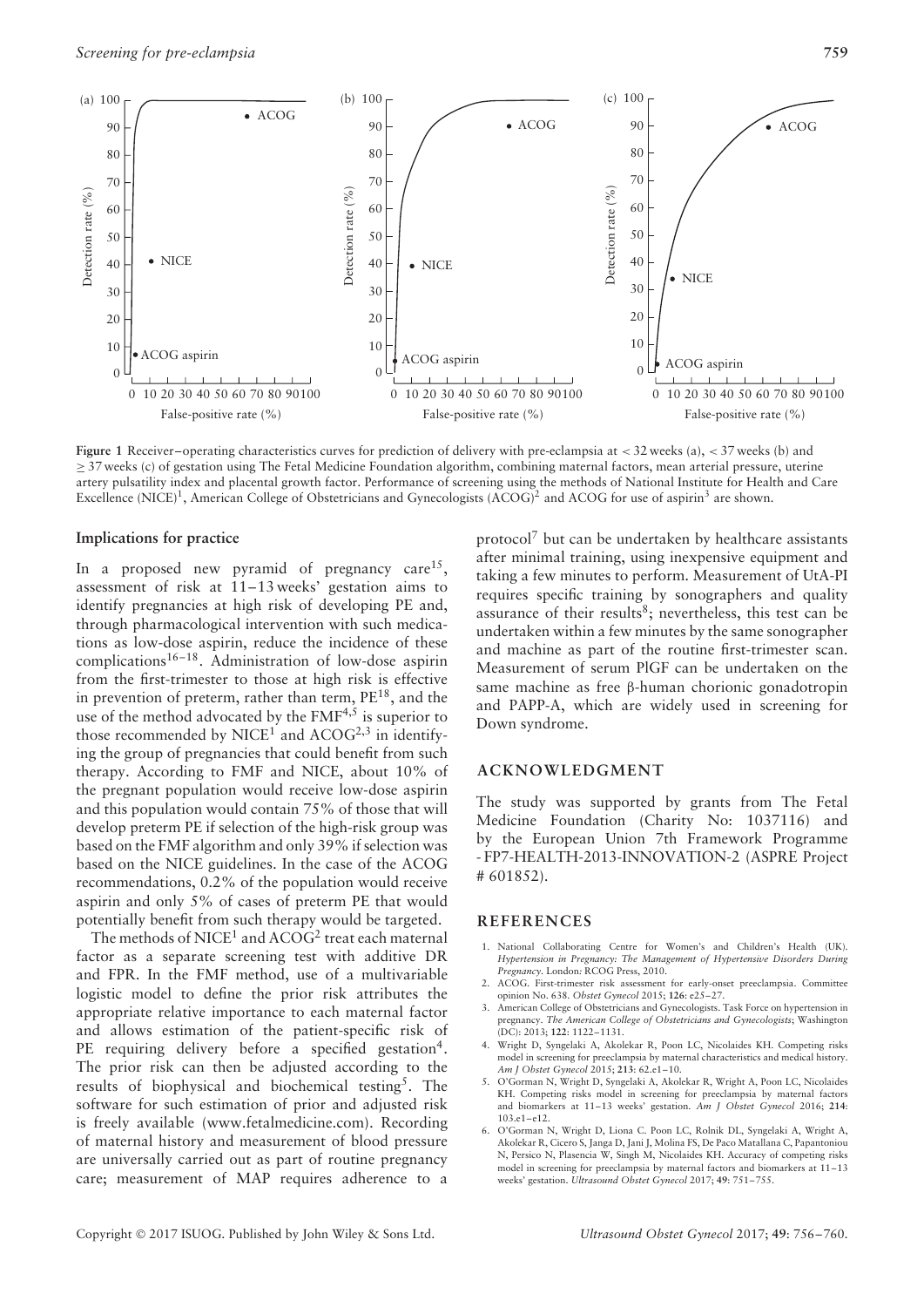- 7. Poon LC, Zymeri NA, Zamprakou A, Syngelaki A, Nicolaides KH. Protocol for measurement of mean arterial pressure at 11–13 weeks' gestation. *Fetal Diagn Ther* 2012; **31**: 42–48.
- 8. Plasencia W, Maiz N, Bonino S, Kaihura C, Nicolaides KH. Uterine artery Doppler at 11 + 0 to 13 + 6 weeks in the prediction of pre-eclampsia. *Ultrasound Obstet Gynecol* 2007; **30**: 742–749.
- Wright A, Wright D, Ispas A, Poon LC, Nicolaides KH. Mean arterial pressure in the three trimesters of pregnancy: effects of maternal characteristics and medical history. *Ultrasound Obstet Gynecol* 2015; **45**: 698–706.
- 10. Tayyar A, Guerra L, Wright A, Wright D, Nicolaides KH. Uterine artery pulsatility index in the three trimesters of pregnancy: effects of maternal characteristics and medical history. *Ultrasound Obstet Gynecol* 2015; **45**: 689–697.
- 11. Wright D, Silva M, Papadopoulos S, Wright A, Nicolaides KH. Serum pregnancy associated plasma protein-A in the three trimesters of pregnancy: effects of maternal characteristics and medical history. *Ultrasound Obstet Gynecol* 2015; **46**: 42–50.
- 12. Tsiakkas A, Duvdevani N, Wright A, Wright D, Nicolaides KH. Serum placental growth factor in the three trimesters of pregnancy: effects of maternal characteristics and medical history. *Ultrasound Obstet Gynecol* 2015; **45**: 591–598.
- 13. Brown MA, Lindheimer MD, de Swiet M, Van Assche A, Moutquin JM. The classification and diagnosis of the hypertensive disorders of pregnancy: Statement from the international society for the study of hypertension in pregnancy (ISSHP). *Hypertens Pregnancy* 2001; **20**: IX–XIV.
- 14. R Development Core Team. *R. A language and environment for statistical computing*. R Foundation for Statistical Computing, Vienna, Austria. 2011; ISBN 3-900051-07-0, [http://www.R-project.org/](http://www.R-project.org).
- 15. Nicolaides KH. Turning the pyramid of prenatal care. *Fetal Diagn Ther* 2011; **29**: 183–196.
- 16. Bujold E, Roberge S, Lacasse Y, Bureau M, Audibert F, Marcoux S, Forest JC, Giguère Y. Prevention of preeclampsia and intrauterine growth restriction with aspirin started in early pregnancy: a meta-analysis. *Obstet Gynecol* 2010; **116**: 402–414.
- 17. Roberge S, Nicolaides K, Demers S, Villa P, Bujold E. Prevention of perinatal death and adverse perinatal outcome using low-dose aspirin: a meta-analysis. *Ultrasound Obstet Gynecol* 2013; **41**: 491–499.
- 18. Roberge S, Villa P, Nicolaides K, Giguere Y, Vainio M, Bakthi A, Ebrashy A, Bujold ` E. Early administration of low dose aspirin for the prevention of preterm and term pre-eclampsia: a systematic review and meta-analysis. *Fetal Diagn Ther* 2012; **31**: 141–146.

# **SUPPORTING INFORMATION ON THE INTERNET**

The following supporting information may be found in the online version of this article:

**Table S1** Characteristics of women with normal singleton pregnancy and of those who developed pre-eclampsia (PE) with delivery  $<$  32 weeks,  $<$  37 weeks or  $\geq$  37 weeks



This article has been selected for Journal Club.

A slide presentation, prepared by Dr Fiona Brownfoot, one of UOG's Editors for Trainees, is available online. Chinese translation by Dr Yang Fang. Spanish translation by Dr Ruben Dario Fernandez.